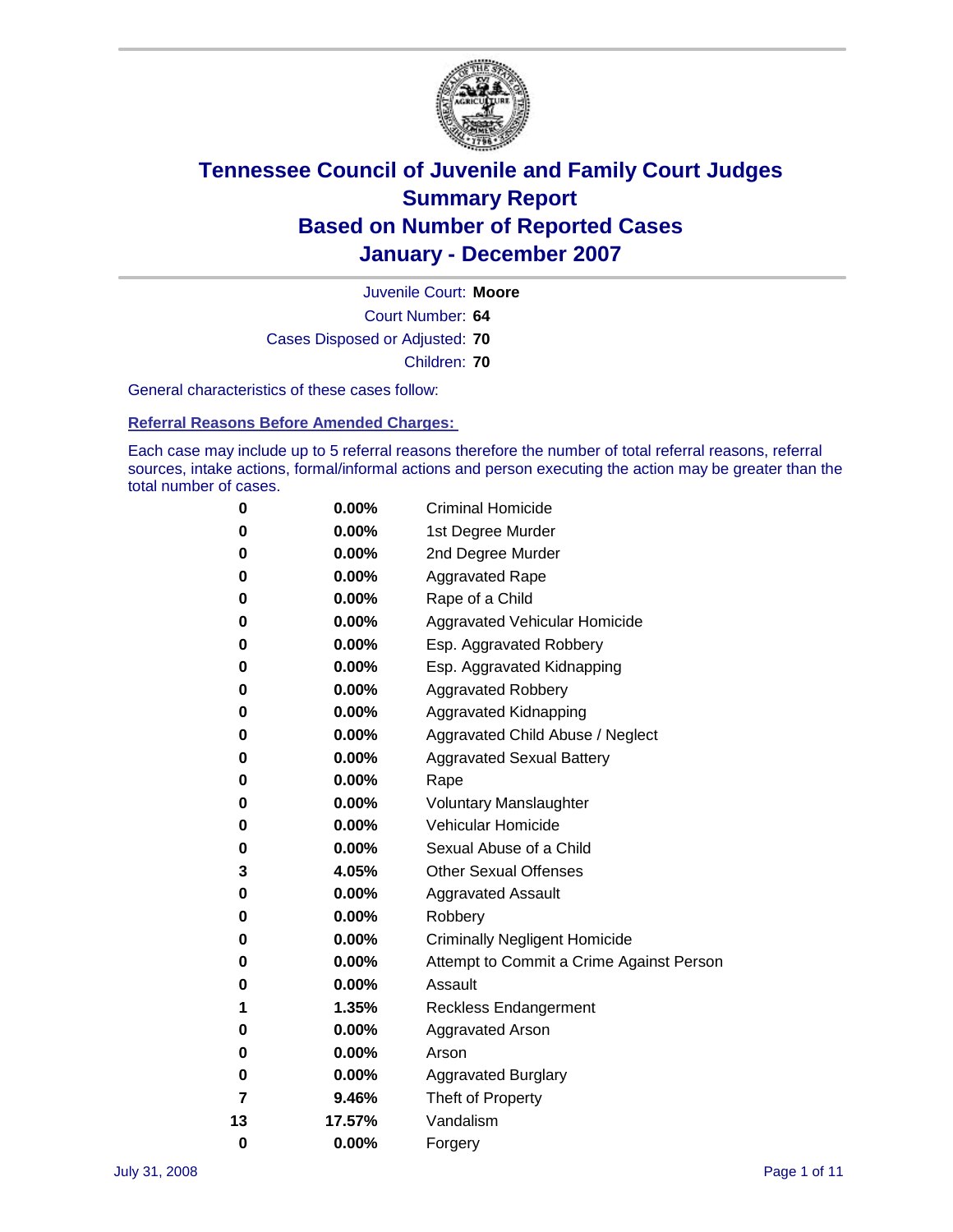

Court Number: **64** Juvenile Court: **Moore** Cases Disposed or Adjusted: **70** Children: **70**

#### **Referral Reasons Before Amended Charges:**

Each case may include up to 5 referral reasons therefore the number of total referral reasons, referral sources, intake actions, formal/informal actions and person executing the action may be greater than the total number of cases.

| 0  | 0.00%  | <b>Worthless Checks</b>                                     |
|----|--------|-------------------------------------------------------------|
| 0  | 0.00%  | Illegal Possession / Fraudulent Use of Credit / Debit Cards |
| 0  | 0.00%  | <b>Burglary</b>                                             |
| 2  | 2.70%  | Unauthorized Use of a Vehicle                               |
| 0  | 0.00%  | <b>Cruelty to Animals</b>                                   |
| 0  | 0.00%  | Sale of Controlled Substances                               |
| 0  | 0.00%  | <b>Other Drug Offenses</b>                                  |
| 6  | 8.11%  | Possession of Controlled Substances                         |
| 0  | 0.00%  | <b>Criminal Attempt</b>                                     |
| 0  | 0.00%  | Carrying Weapons on School Property                         |
| 0  | 0.00%  | Unlawful Carrying / Possession of a Weapon                  |
| 0  | 0.00%  | <b>Evading Arrest</b>                                       |
| 0  | 0.00%  | Escape                                                      |
| 0  | 0.00%  | Driving Under Influence (DUI)                               |
| 14 | 18.92% | Possession / Consumption of Alcohol                         |
| 0  | 0.00%  | Resisting Stop, Frisk, Halt, Arrest or Search               |
| 0  | 0.00%  | <b>Aggravated Criminal Trespass</b>                         |
| 0  | 0.00%  | Harassment                                                  |
| 0  | 0.00%  | Failure to Appear                                           |
| 0  | 0.00%  | Filing a False Police Report                                |
| 0  | 0.00%  | Criminal Impersonation                                      |
| 0  | 0.00%  | <b>Disorderly Conduct</b>                                   |
| 0  | 0.00%  | <b>Criminal Trespass</b>                                    |
| 0  | 0.00%  | <b>Public Intoxication</b>                                  |
| 0  | 0.00%  | Gambling                                                    |
| 0  | 0.00%  | Traffic                                                     |
| 0  | 0.00%  | <b>Local Ordinances</b>                                     |
| 0  | 0.00%  | Violation of Wildlife Regulations                           |
| 0  | 0.00%  | Contempt of Court                                           |
| 0  | 0.00%  | Violation of Probation                                      |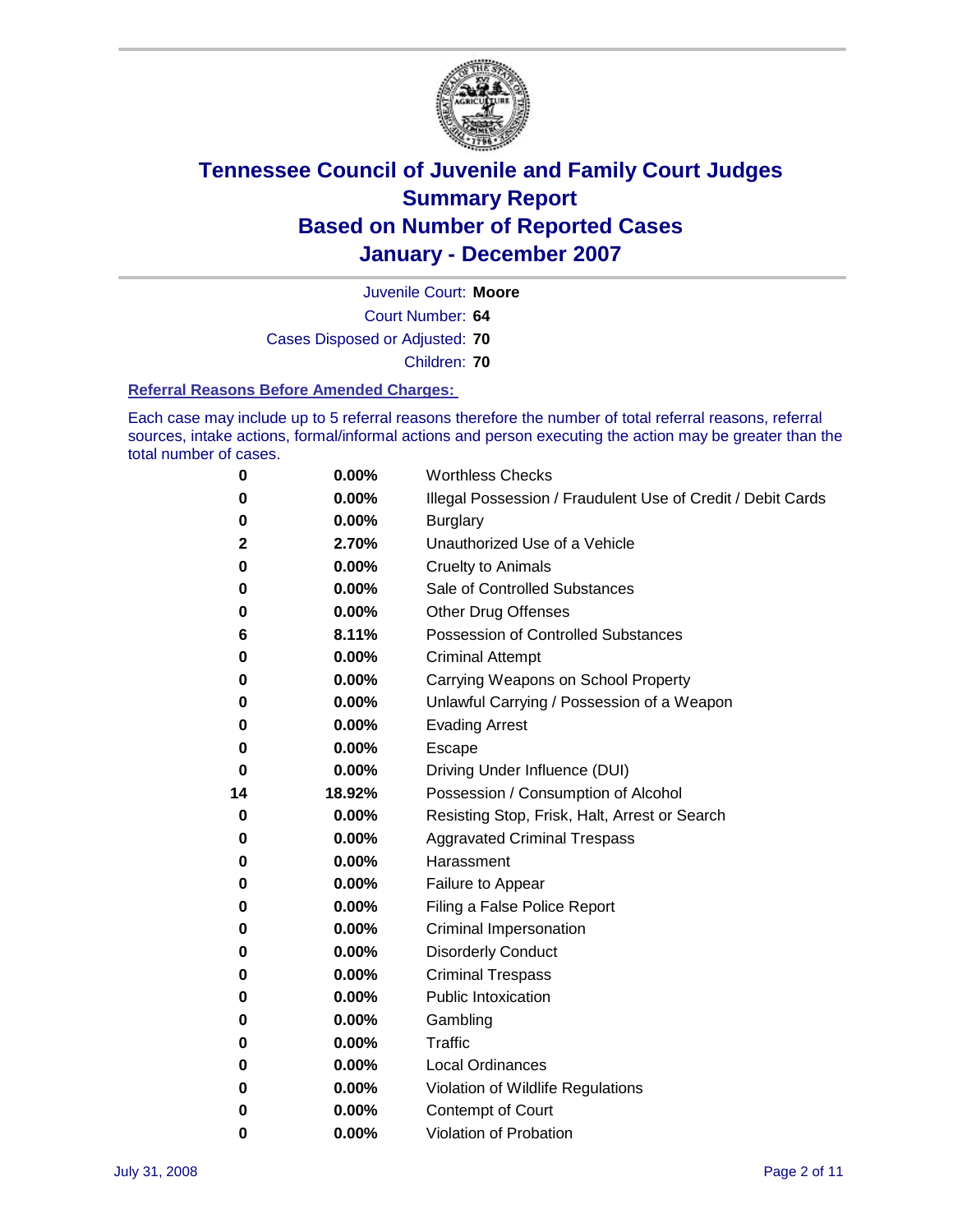

Court Number: **64** Juvenile Court: **Moore** Cases Disposed or Adjusted: **70** Children: **70**

#### **Referral Reasons Before Amended Charges:**

Each case may include up to 5 referral reasons therefore the number of total referral reasons, referral sources, intake actions, formal/informal actions and person executing the action may be greater than the total number of cases.

| 74                | 100.00%        | <b>Total Referrals</b>                |
|-------------------|----------------|---------------------------------------|
| 0                 | 0.00%          | Other                                 |
| 0                 | 0.00%          | <b>Consent to Marry</b>               |
| 0                 | 0.00%          | <b>Request for Medical Treatment</b>  |
| 0                 | 0.00%          | Child Support                         |
| 0                 | 0.00%          | Paternity / Legitimation              |
| 0                 | 0.00%          | Visitation                            |
| 14                | 18.92%         | Custody                               |
| 0                 | $0.00\%$       | <b>Foster Care Review</b>             |
| 0                 | $0.00\%$       | <b>Administrative Review</b>          |
| 0                 | 0.00%          | <b>Judicial Review</b>                |
| 0                 | 0.00%          | Violation of Informal Adjustment      |
| 0                 | 0.00%          | Violation of Pretrial Diversion       |
| 0                 | 0.00%          | <b>Termination of Parental Rights</b> |
|                   | 1.35%          | Dependency / Neglect                  |
| 0                 | 0.00%          | <b>Physically Abused Child</b>        |
| 0                 | 0.00%          | Sexually Abused Child                 |
| 0                 | 0.00%          | <b>Violation of Curfew</b>            |
| 0                 | 0.00%          | Violation of a Valid Court Order      |
| 6                 | 8.11%          | Possession of Tobacco Products        |
| 0                 | 0.00%          | Out-of-State Runaway                  |
| $\mathbf{2}$      | 4.05%<br>2.70% | Truancy<br>In-State Runaway           |
| $\mathbf{2}$<br>3 | 2.70%          | <b>Unruly Behavior</b>                |
|                   |                |                                       |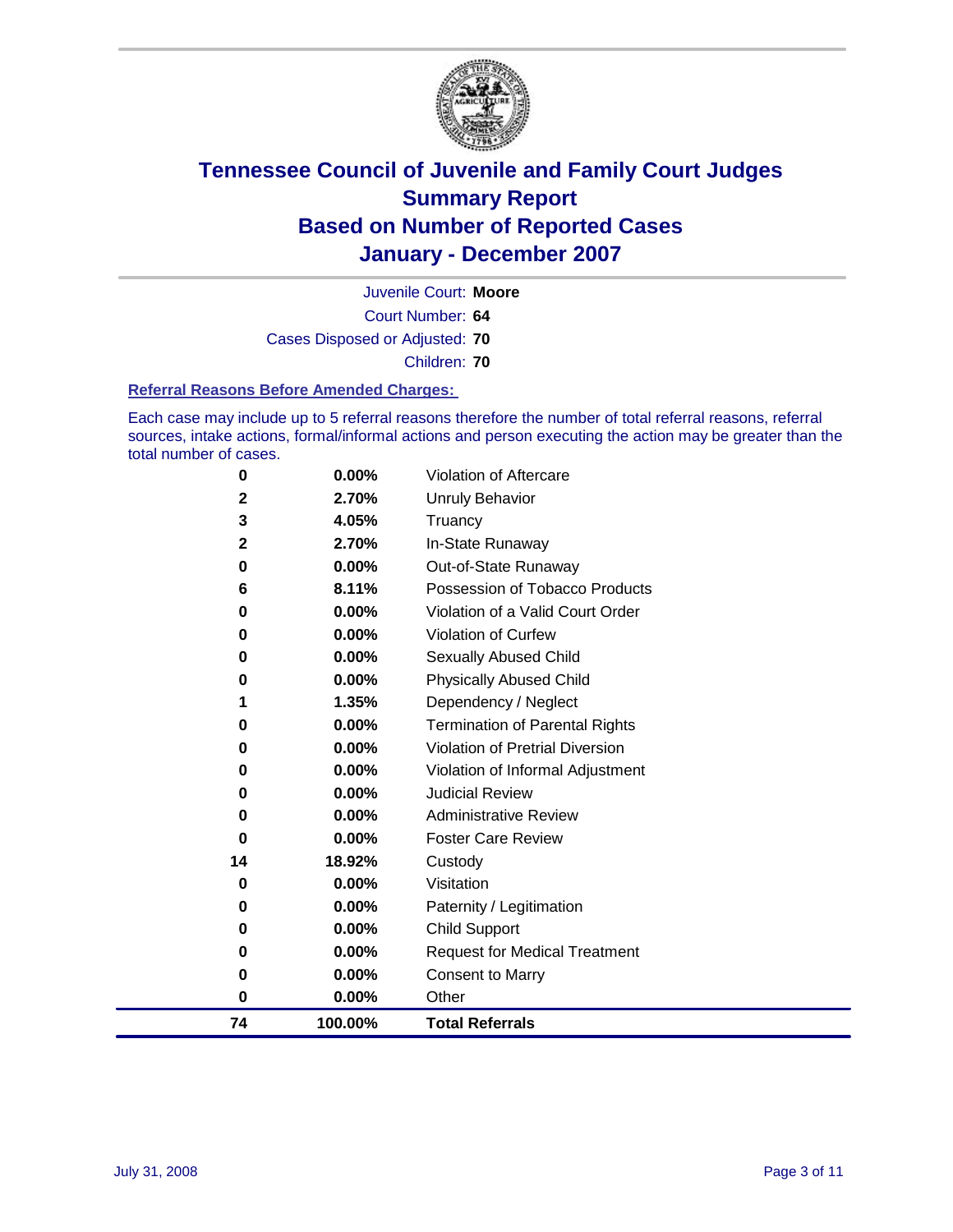

|                            |                                | Juvenile Court: Moore             |
|----------------------------|--------------------------------|-----------------------------------|
|                            |                                | Court Number: 64                  |
|                            | Cases Disposed or Adjusted: 70 |                                   |
|                            |                                | Children: 70                      |
| <b>Referral Sources: 1</b> |                                |                                   |
| 57                         | 77.03%                         | Law Enforcement                   |
| 3                          | 4.05%                          | Parents                           |
| 6                          | 8.11%                          | Relatives                         |
| 0                          | 0.00%                          | Self                              |
| $\mathbf{2}$               | 2.70%                          | School                            |
| 0                          | 0.00%                          | <b>CSA</b>                        |
| 1                          | 1.35%                          | <b>DCS</b>                        |
| 0                          | 0.00%                          | <b>Other State Department</b>     |
| 0                          | $0.00\%$                       | <b>District Attorney's Office</b> |
| 0                          | 0.00%                          | <b>Court Staff</b>                |
| 0                          | $0.00\%$                       | Social Agency                     |
| 0                          | $0.00\%$                       | <b>Other Court</b>                |
| 0                          | $0.00\%$                       | Victim                            |
| 4                          | 5.41%                          | Child & Parent                    |
| 0                          | $0.00\%$                       | Hospital                          |

| 74. | 100.00%  | <b>Total Referral Sources</b> |  |
|-----|----------|-------------------------------|--|
|     | 1.35%    | <b>つther</b>                  |  |
| O   | $0.00\%$ | Unknown                       |  |

### **Age of Child at Referral: 2**

| 70 | 100.00%  | <b>Total Child Count</b> |
|----|----------|--------------------------|
| 0  | $0.00\%$ | Unknown / Not Reported   |
| 1  | 1.43%    | Ages 19 and Over         |
| 21 | 30.00%   | Ages 17 through 18       |
| 18 | 25.71%   | Ages 15 through 16       |
| 17 | 24.29%   | Ages 13 through 14       |
| 5  | 7.14%    | Ages 11 through 12       |
| 8  | 11.43%   | Ages 10 and Under        |
|    |          |                          |

<sup>1</sup> If different than number of Referral Reasons (74), verify accuracy of your court's data.

One child could be counted in multiple categories, verify accuracy of your court's data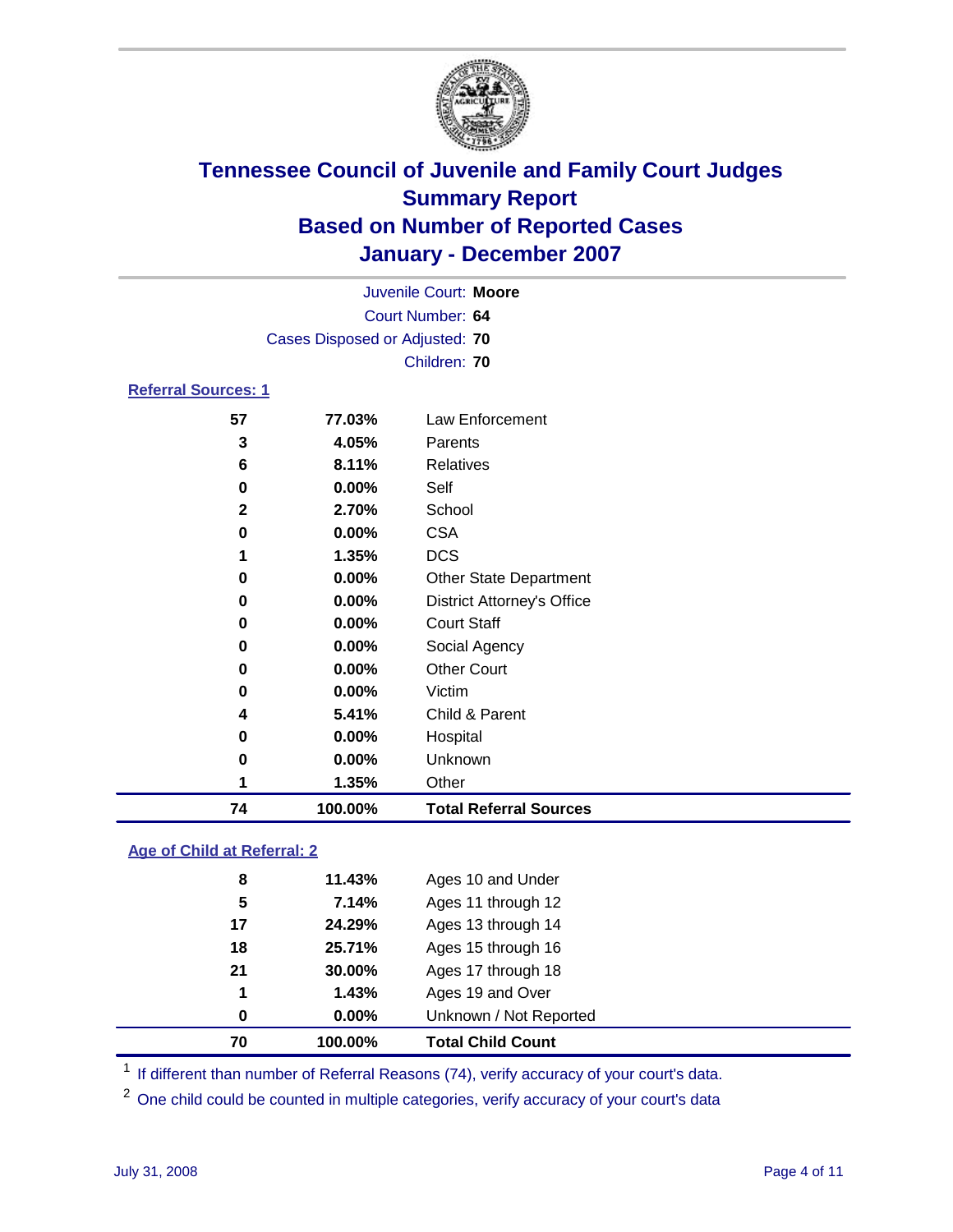

| Juvenile Court: Moore                   |                                |                          |  |  |
|-----------------------------------------|--------------------------------|--------------------------|--|--|
| Court Number: 64                        |                                |                          |  |  |
|                                         | Cases Disposed or Adjusted: 70 |                          |  |  |
|                                         |                                | Children: 70             |  |  |
| Sex of Child: 1                         |                                |                          |  |  |
| 48                                      | 68.57%                         | Male                     |  |  |
| 22                                      | 31.43%                         | Female                   |  |  |
| $\bf{0}$                                | 0.00%                          | Unknown                  |  |  |
| 70                                      | 100.00%                        | <b>Total Child Count</b> |  |  |
| <b>Race of Child: 1</b>                 |                                |                          |  |  |
| 63                                      | 90.00%                         | White                    |  |  |
| 5                                       | 7.14%                          | African American         |  |  |
| 0                                       | 0.00%                          | Native American          |  |  |
| 0                                       | 0.00%                          | Asian                    |  |  |
| $\mathbf 2$                             | 2.86%                          | Mixed                    |  |  |
| $\bf{0}$                                | 0.00%                          | Unknown                  |  |  |
| 70                                      | 100.00%                        | <b>Total Child Count</b> |  |  |
| <b>Hispanic Origin: 1</b>               |                                |                          |  |  |
| 3                                       | 4.29%                          | Yes                      |  |  |
| 67                                      | 95.71%                         | <b>No</b>                |  |  |
| $\bf{0}$                                | 0.00%                          | Unknown                  |  |  |
| 70                                      | 100.00%                        | <b>Total Child Count</b> |  |  |
| <b>School Enrollment of Children: 1</b> |                                |                          |  |  |
| 64                                      | 91.43%                         | Yes                      |  |  |
| 5                                       | 7.14%                          | No                       |  |  |
| 1                                       | 1.43%                          | Unknown                  |  |  |
| 70                                      | 100.00%                        | <b>Total Child Count</b> |  |  |

One child could be counted in multiple categories, verify accuracy of your court's data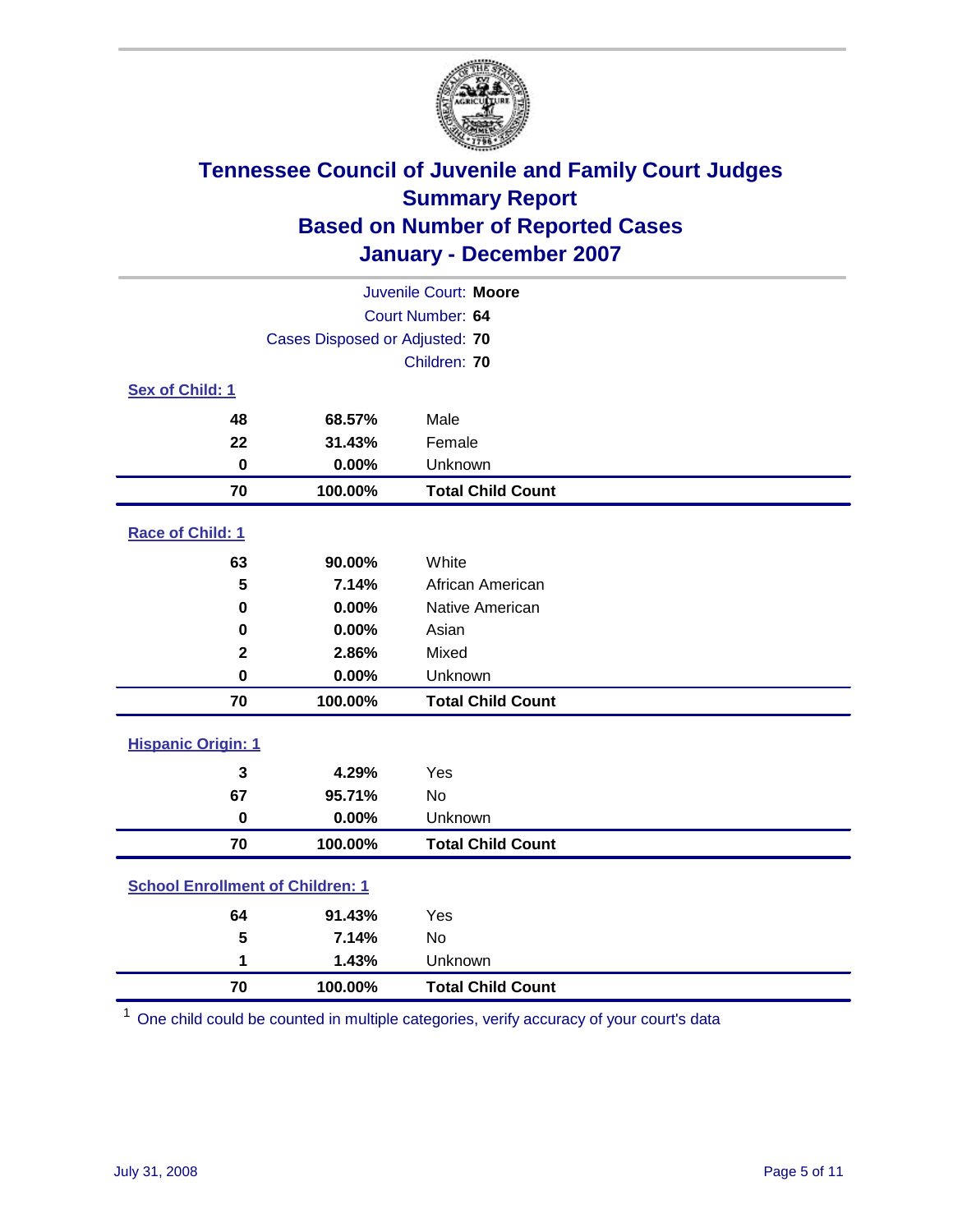

Court Number: **64** Juvenile Court: **Moore** Cases Disposed or Adjusted: **70** Children: **70 Living Arrangement of Child at Time of Referral: 1 24.29%** With Both Biological Parents **2.86%** With Father and Stepmother **22.86%** With Mother and Stepfather **21.43%** With Mother **4.29%** With Father **15.71%** With Relatives **4.29%** With Adoptive Parents **4.29%** With Foster Family **0.00%** In a Group Home

| 70 | 100.00%  | <b>Total Child Count</b> |
|----|----------|--------------------------|
| 0  | $0.00\%$ | Other                    |
| 0  | $0.00\%$ | Unknown                  |
| 0  | $0.00\%$ | Independent              |
| 0  | $0.00\%$ | In an Institution        |
| 0  | $0.00\%$ | In a Residential Center  |
| 0  | $0.00\%$ | In a Group Home          |
| 3  | 4.29%    | With Foster Family       |

### **Type of Detention: 2**

| 70 | 100.00%  | <b>Total Detention Count</b> |  |
|----|----------|------------------------------|--|
| 0  | $0.00\%$ | Other                        |  |
| 70 | 100.00%  | Does Not Apply               |  |
| 0  | $0.00\%$ | <b>Unknown</b>               |  |
| 0  | $0.00\%$ | <b>Psychiatric Hospital</b>  |  |
| 0  | 0.00%    | Jail - No Separation         |  |
| 0  | $0.00\%$ | Jail - Partial Separation    |  |
| 0  | 0.00%    | Jail - Complete Separation   |  |
| 0  | 0.00%    | Juvenile Detention Facility  |  |
| 0  | $0.00\%$ | Non-Secure Placement         |  |
|    |          |                              |  |

<sup>1</sup> One child could be counted in multiple categories, verify accuracy of your court's data

<sup>2</sup> If different than number of Cases (70) verify accuracy of your court's data.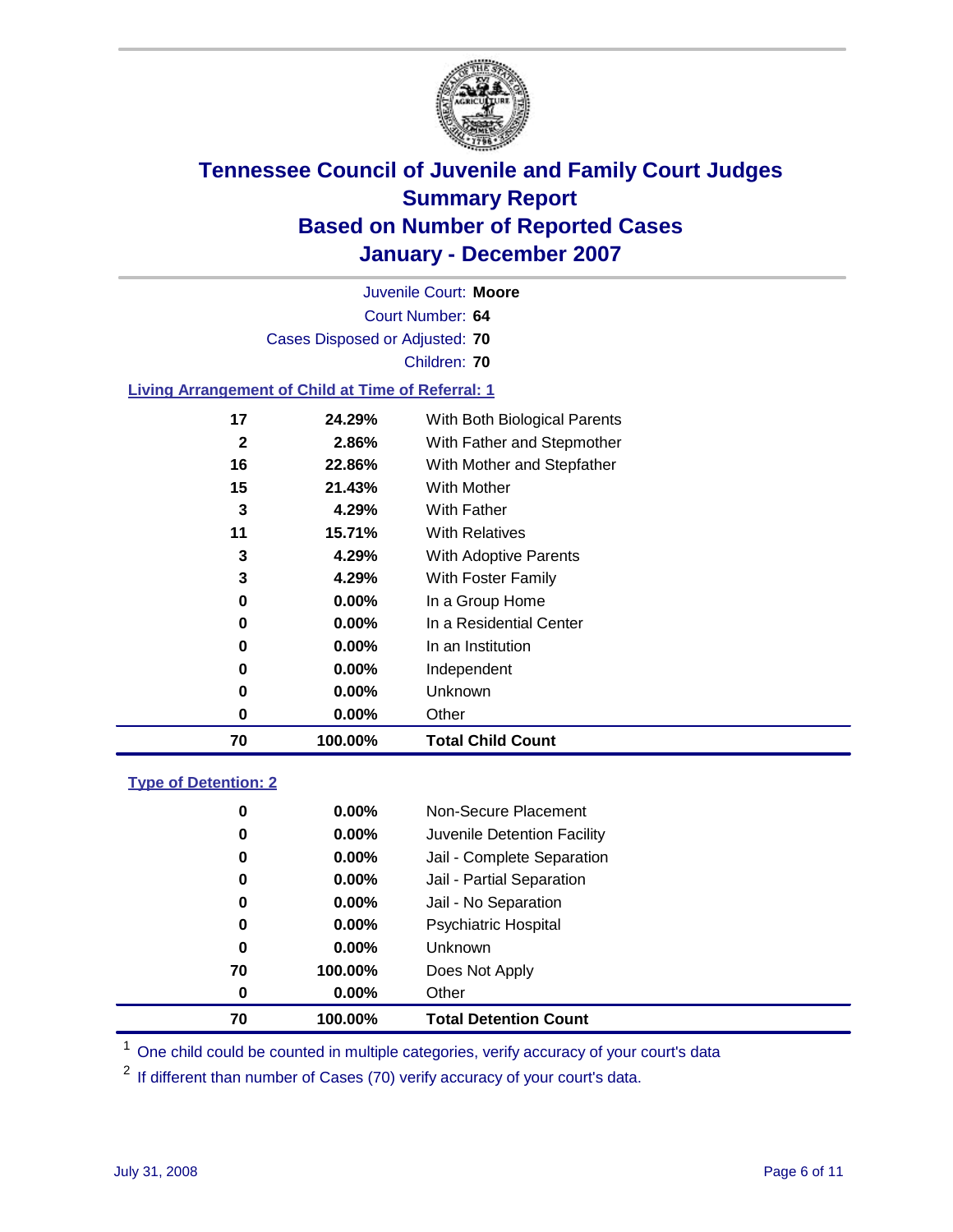

|                                                    | Juvenile Court: Moore          |                                      |  |  |  |
|----------------------------------------------------|--------------------------------|--------------------------------------|--|--|--|
|                                                    | Court Number: 64               |                                      |  |  |  |
|                                                    | Cases Disposed or Adjusted: 70 |                                      |  |  |  |
|                                                    |                                | Children: 70                         |  |  |  |
| <b>Placement After Secure Detention Hearing: 1</b> |                                |                                      |  |  |  |
| 0                                                  | 0.00%                          | Returned to Prior Living Arrangement |  |  |  |
| $\bf{0}$                                           | 0.00%                          | Juvenile Detention Facility          |  |  |  |
| $\bf{0}$                                           | 0.00%                          | Jail                                 |  |  |  |
| 0                                                  | 0.00%                          | Shelter / Group Home                 |  |  |  |
| 1                                                  | 1.43%                          | <b>Foster Family Home</b>            |  |  |  |
| $\bf{0}$                                           | 0.00%                          | Psychiatric Hospital                 |  |  |  |
| 0                                                  | 0.00%                          | Unknown / Not Reported               |  |  |  |
| 69                                                 | 98.57%                         | Does Not Apply                       |  |  |  |
| 0                                                  | $0.00\%$                       | Other                                |  |  |  |
|                                                    |                                |                                      |  |  |  |
| 70                                                 | 100.00%                        | <b>Total Placement Count</b>         |  |  |  |
| <b>Intake Actions: 2</b>                           |                                |                                      |  |  |  |
| 73                                                 | 98.65%                         | <b>Petition Filed</b>                |  |  |  |
| 1                                                  | 1.35%                          | <b>Motion Filed</b>                  |  |  |  |
| 0                                                  | 0.00%                          | <b>Citation Processed</b>            |  |  |  |
| 0                                                  | 0.00%                          | Notification of Paternity Processed  |  |  |  |
| 0                                                  | 0.00%                          | Scheduling of Judicial Review        |  |  |  |
| 0                                                  | 0.00%                          | Scheduling of Administrative Review  |  |  |  |
| 0                                                  | 0.00%                          | Scheduling of Foster Care Review     |  |  |  |
| 0                                                  | 0.00%                          | Unknown                              |  |  |  |
| 0                                                  | 0.00%                          | Does Not Apply                       |  |  |  |
| 0                                                  | 0.00%                          | Other                                |  |  |  |

<sup>1</sup> If different than number of Cases (70) verify accuracy of your court's data.

<sup>2</sup> If different than number of Referral Reasons (74), verify accuracy of your court's data.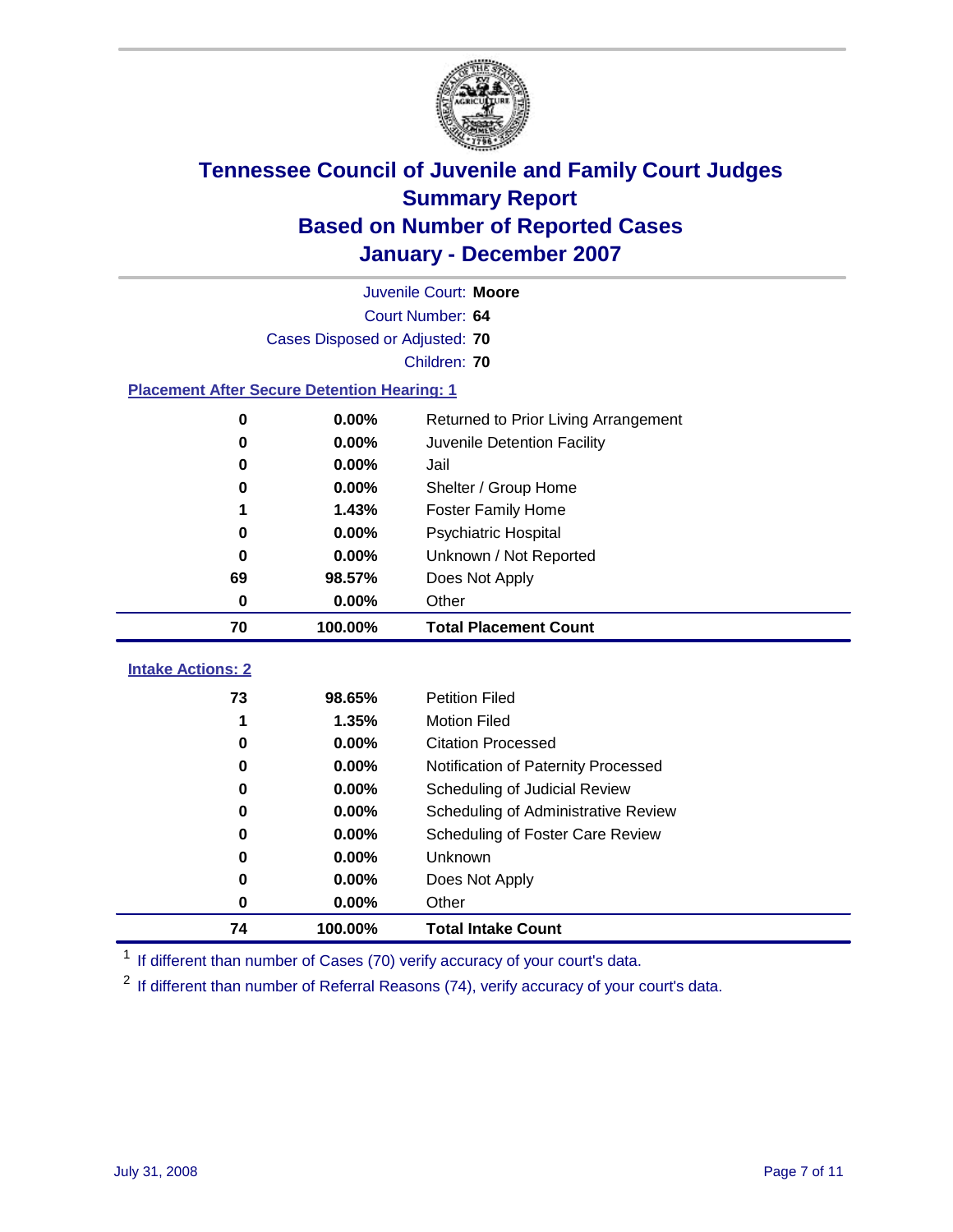

Court Number: **64** Juvenile Court: **Moore** Cases Disposed or Adjusted: **70** Children: **70**

### **Last Grade Completed by Child: 1**

| 1            | 1.43%   | Too Young for School     |
|--------------|---------|--------------------------|
| $\bf{0}$     | 0.00%   | Preschool                |
| 1            | 1.43%   | Kindergarten             |
| 1            | 1.43%   | 1st Grade                |
| $\bf{0}$     | 0.00%   | 2nd Grade                |
| 1            | 1.43%   | 3rd Grade                |
| 0            | 0.00%   | 4th Grade                |
|              | 1.43%   | 5th Grade                |
| $\mathbf{2}$ | 2.86%   | 6th Grade                |
| $\mathbf 2$  | 2.86%   | 7th Grade                |
| 1            | 1.43%   | 8th Grade                |
| 0            | 0.00%   | 9th Grade                |
| 1            | 1.43%   | 10th Grade               |
| $\bf{0}$     | 0.00%   | 11th Grade               |
| 0            | 0.00%   | 12th Grade               |
| 0            | 0.00%   | Non-Graded Special Ed    |
| $\bf{0}$     | 0.00%   | <b>GED</b>               |
| $\bf{0}$     | 0.00%   | Graduated                |
| 3            | 4.29%   | Never Attended School    |
| 56           | 80.00%  | Unknown                  |
| $\bf{0}$     | 0.00%   | Other                    |
| 70           | 100.00% | <b>Total Child Count</b> |

### **Enrolled in Special Education: 1**

| 70           | 100.00% | <b>Total Child Count</b> |
|--------------|---------|--------------------------|
| 56           | 80.00%  | Unknown                  |
| 12           | 17.14%  | No                       |
| $\mathbf{2}$ | 2.86%   | Yes                      |

One child could be counted in multiple categories, verify accuracy of your court's data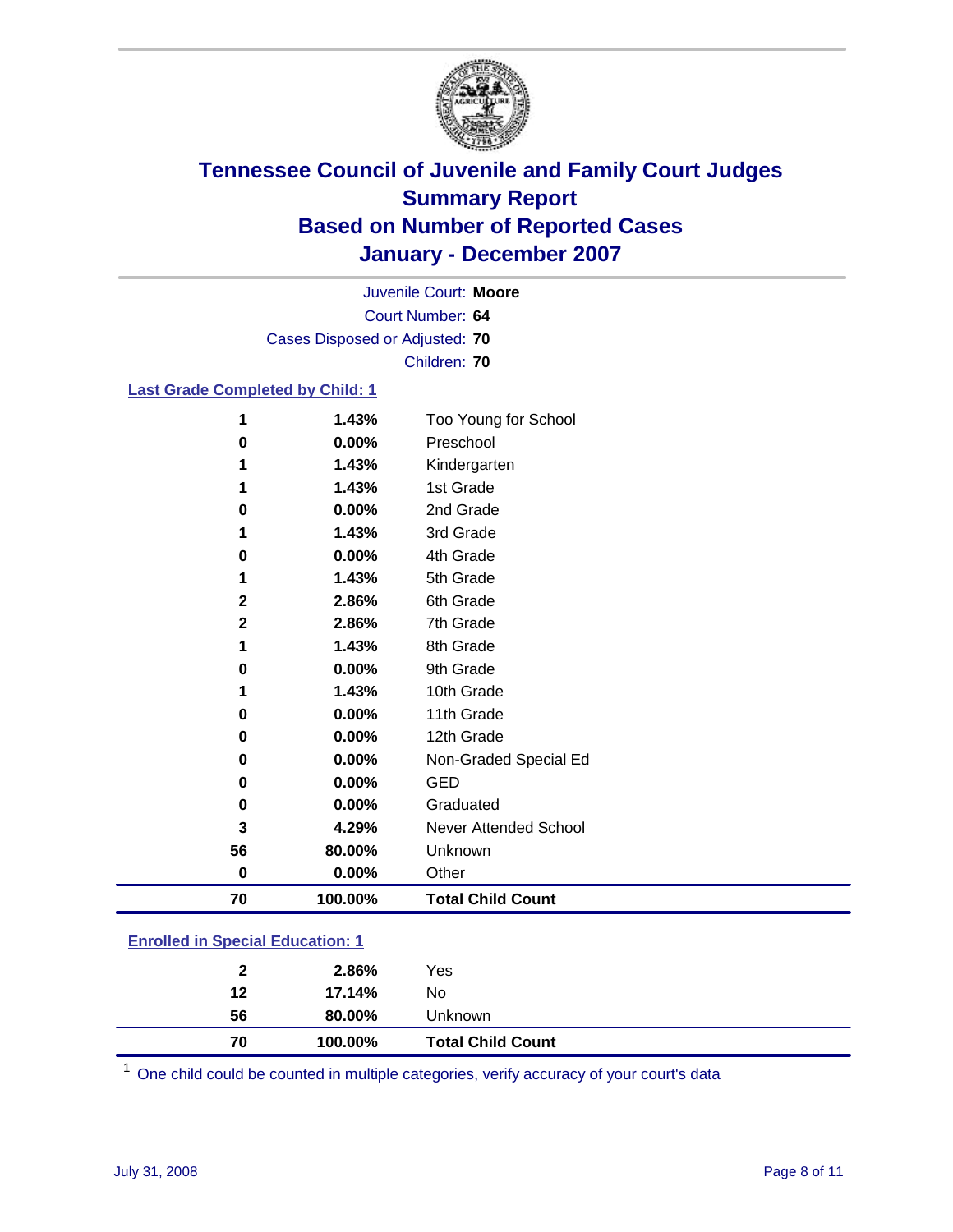

|                              |                                | Juvenile Court: Moore     |
|------------------------------|--------------------------------|---------------------------|
|                              |                                | Court Number: 64          |
|                              | Cases Disposed or Adjusted: 70 |                           |
|                              |                                | Children: 70              |
| <b>Action Executed By: 1</b> |                                |                           |
| 74                           | 100.00%                        | Judge                     |
| 0                            | $0.00\%$                       | Referee                   |
| 0                            | $0.00\%$                       | <b>YSO</b>                |
| 0                            | $0.00\%$                       | Other                     |
| 0                            | $0.00\%$                       | Unknown / Not Reported    |
| 74                           | 100.00%                        | <b>Total Action Count</b> |

### **Formal / Informal Actions: 1**

|              | 1.35%    | Dismissed                                        |
|--------------|----------|--------------------------------------------------|
| 0            | $0.00\%$ | Retired / Nolle Prosequi                         |
| 5            | 6.76%    | <b>Complaint Substantiated Delinquent</b>        |
| 0            | $0.00\%$ | <b>Complaint Substantiated Status Offender</b>   |
| 15           | 20.27%   | <b>Complaint Substantiated Dependent/Neglect</b> |
| 0            | $0.00\%$ | <b>Complaint Substantiated Abused</b>            |
| 0            | $0.00\%$ | <b>Complaint Substantiated Mentally III</b>      |
|              | 1.35%    | Informal Adjustment                              |
| 37           | 50.00%   | <b>Pretrial Diversion</b>                        |
| $\mathbf{2}$ | 2.70%    | <b>Transfer to Adult Court Hearing</b>           |
| 0            | $0.00\%$ | Charges Cleared by Transfer to Adult Court       |
| 0            | $0.00\%$ | Special Proceeding                               |
| 0            | $0.00\%$ | <b>Review Concluded</b>                          |
| 13           | 17.57%   | Case Held Open                                   |
| 0            | $0.00\%$ | Other                                            |
| 0            | $0.00\%$ | Unknown / Not Reported                           |
| 74           | 100.00%  | <b>Total Action Count</b>                        |

<sup>1</sup> If different than number of Referral Reasons (74), verify accuracy of your court's data.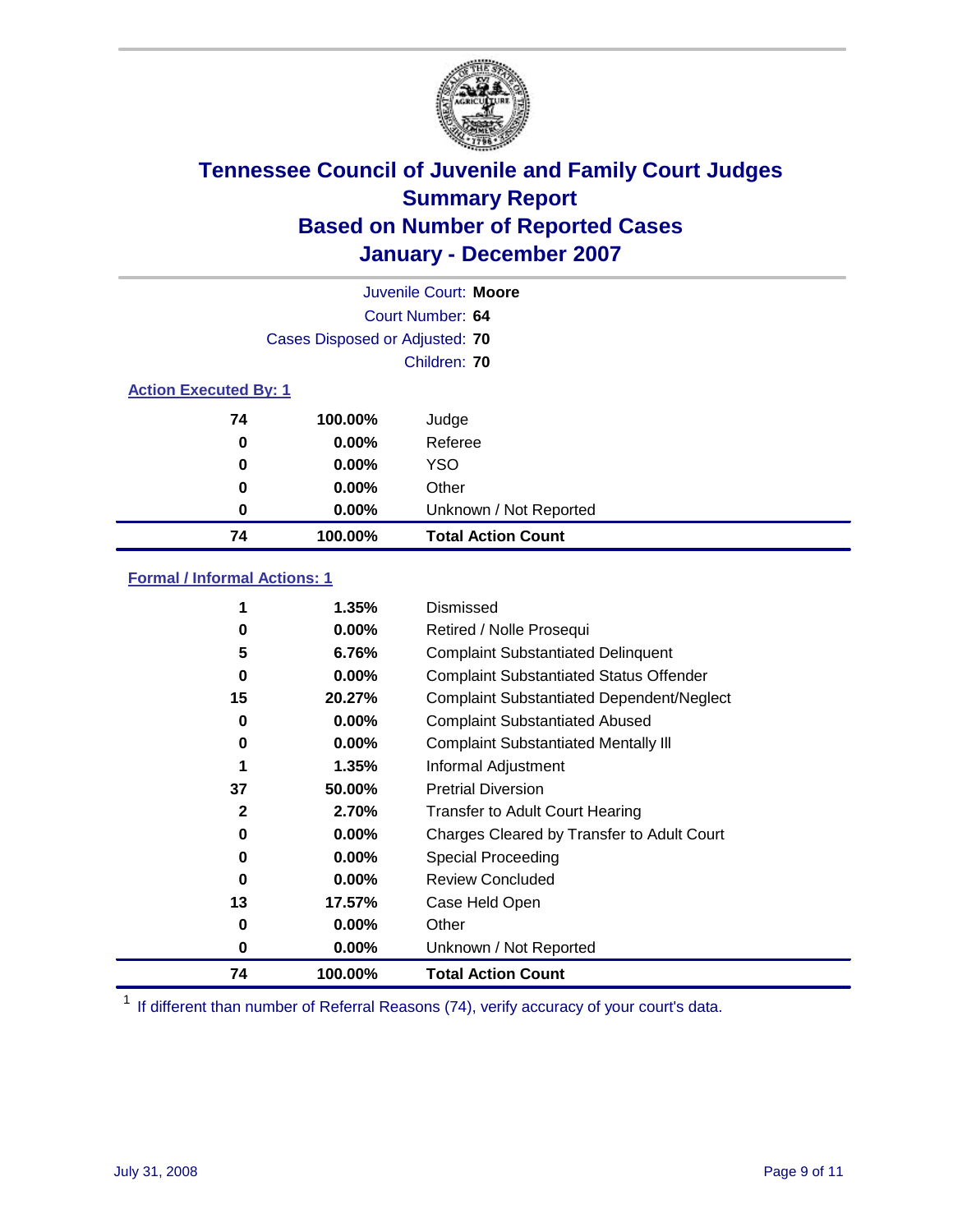

|                       |                                | Juvenile Court: Moore                                 |
|-----------------------|--------------------------------|-------------------------------------------------------|
|                       |                                | Court Number: 64                                      |
|                       | Cases Disposed or Adjusted: 70 |                                                       |
|                       |                                | Children: 70                                          |
| <b>Case Outcomes:</b> |                                | There can be multiple outcomes for one child or case. |
| 50                    | 38.46%                         | <b>Case Dismissed</b>                                 |
| 0                     | 0.00%                          | Case Retired or Nolle Prosequi                        |
| 0                     | 0.00%                          | Warned / Counseled                                    |
| 1                     | 0.77%                          | <b>Held Open For Review</b>                           |
| 0                     | 0.00%                          | Supervision / Probation to Juvenile Court             |
| 1                     | 0.77%                          | <b>Probation to Parents</b>                           |
| 0                     | 0.00%                          | Referral to Another Entity for Supervision / Service  |
| 0                     | 0.00%                          | Referred for Mental Health Counseling                 |
| 0                     | 0.00%                          | Referred for Alcohol and Drug Counseling              |
| 0                     | 0.00%                          | Referred to Alternative School                        |
| 0                     | 0.00%                          | Referred to Private Child Agency                      |
| 0                     | 0.00%                          | Referred to Defensive Driving School                  |
| 0                     | 0.00%                          | Referred to Alcohol Safety School                     |
| 0                     | 0.00%                          | Referred to Juvenile Court Education-Based Program    |
| 0                     | 0.00%                          | Driver's License Held Informally                      |
| 0                     | 0.00%                          | <b>Voluntary Placement with DMHMR</b>                 |
| 0                     | 0.00%                          | <b>Private Mental Health Placement</b>                |
| 0                     | 0.00%                          | Private MR Placement                                  |
| 0                     | 0.00%                          | Placement with City/County Agency/Facility            |
| 0                     | 0.00%                          | Placement with Relative / Other Individual            |
| 0                     | 0.00%                          | Fine                                                  |
| 42                    | 32.31%                         | <b>Public Service</b>                                 |
| 12                    | 9.23%                          | Restitution                                           |
| 0                     | 0.00%                          | <b>Runaway Returned</b>                               |
| 0                     | 0.00%                          | No Contact Order                                      |
| 0                     | 0.00%                          | Injunction Other than No Contact Order                |
| 0                     | 0.00%                          | <b>House Arrest</b>                                   |
| 0                     | 0.00%                          | <b>Court Defined Curfew</b>                           |
| 0                     | 0.00%                          | Dismissed from Informal Adjustment                    |
| 0                     | 0.00%                          | <b>Dismissed from Pretrial Diversion</b>              |
| 0                     | 0.00%                          | Released from Probation                               |
|                       | 0.77%                          | <b>Transferred to Adult Court</b>                     |
| 0                     | 0.00%                          | <b>DMHMR Involuntary Commitment</b>                   |